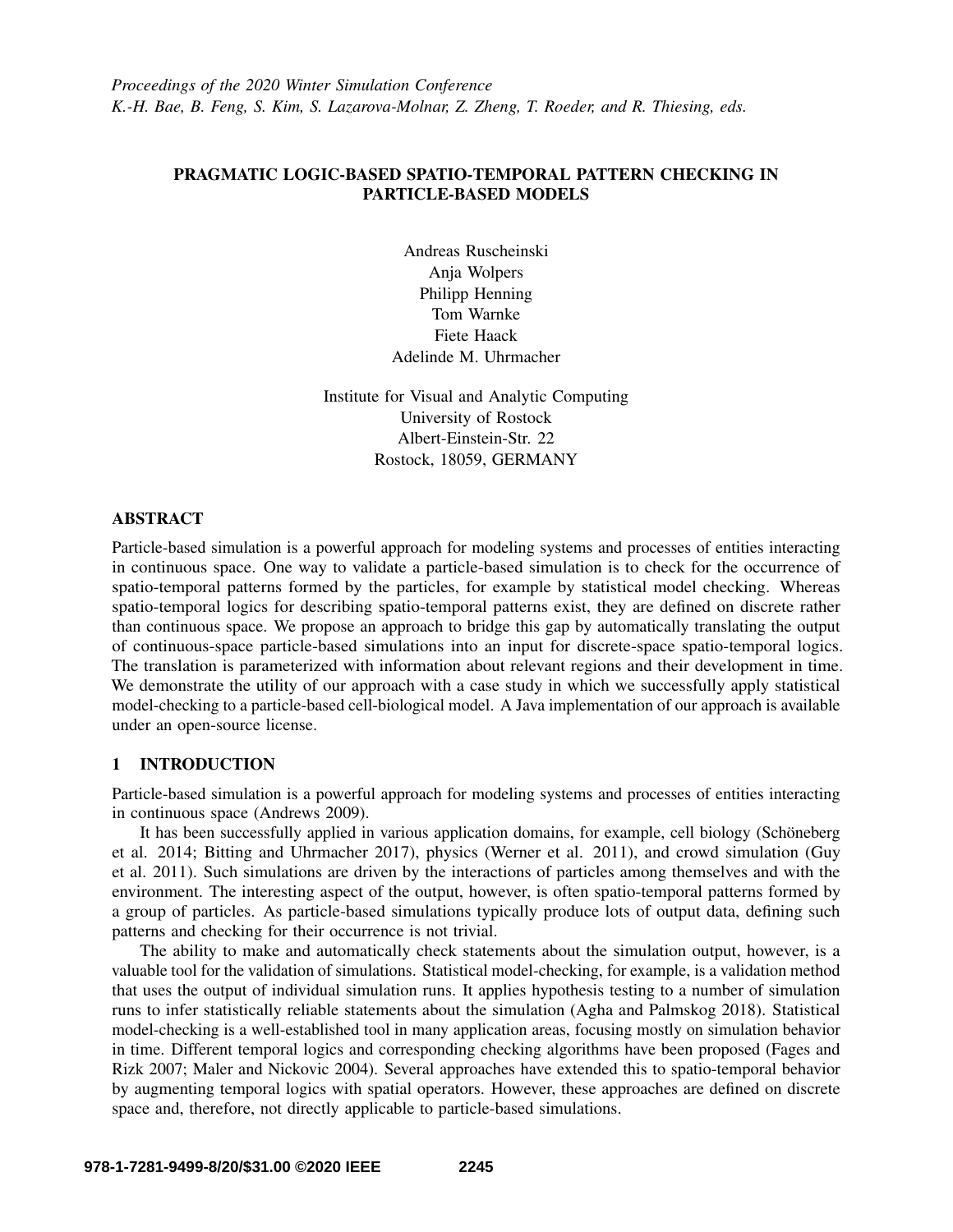In this paper, we propose a conceptual framework that bridges the gap between particle-based simulation and spatio-temporal logics. Our core contribution is a method to translate the output from a particle-based simulation to a discretized representation that is usable for logics defined on discrete space. The translation is parameterized with information about relevant geometric elements and their development in time. We demonstrate the utility of our approach with an implementation that is based on the Signal Spatio-Temporal Logic (SSTL) [\(Bortolussi and Nenzi 2014\)](#page-10-6) and that allows executing statistical model-checking experiments with particle-based simulation.

### 2 PARTICLE-BASED SIMULATION AND SPATIO-TEMPORAL PATTERNS

In a particle-based simulation, the simulation model typically consists of a description of the particles in terms of their initial location, their movement, and how the particles interact with each other. Depending, on the application and the simulators, e.g., ML-Force (Köster et al. 2019) or NetLogo [\(Tisue and Wilensky](#page-11-2) [2004\)](#page-11-2), the particles can also be equipped with custom attributes to represent characteristics such as the size of or the mass of the particles or even more abstract features like the damage of a particle [\(Dalmasso et al.](#page-10-8) [2017\)](#page-10-8). These attributes can then be used to specify particle movement that depend on the particle attributes, e.g., the movement of a differently charged particles in an electric field, or interaction rules that modify the attributes, e.g., colliding particles are merged to a particle with combined mass and size. During the simulation, the particle locations are updated based on how they move. Therefore, the movement might calculated from forces acting on particles or from the "personality" of a particle [\(Guy et al. 2011\)](#page-10-2).

Further, the collision of the particles has to be detected and resolved according to the interaction or reaction rules, respectively. The concrete particle attributes, the forces, and the interaction rules but also the number of particles or whether the particles are located in 2D- or 3D-space in the simulation strongly depend on the actual application of the particle-based simulation.

The possibility to interpret different kinds of entities as particles yields to a variety of applications for particle-based simulations. For example in the field of quantum chemistry, particle-based simulations can be used to calculate properties of chemical reactions [\(Werner et al. 2011\)](#page-11-1). Therefore, we represent atoms as particles. Consequently, their attributes correspond to atomic properties, e.g., the atomic mass or the atomic orbital. The forces that determine the particle movement can then be calculated from the laws of quantum mechanics. A quite different example of particle-based simulations can be found in the field of crowd simulation, where we want to simulate the behavior of crowds formed by individuals. [Guy et al.](#page-10-2) [\(2011\)](#page-10-2) use particles to represent persons. Each particle is equipped with a set of attributes like "preferred speed" or "planning horizon" to represent the personality of a person. The movement of the particle is then calculated from the goal of the person, their personality, and the particles around them.

However, the output of these simulations typically comprises the particle attributes, i.e., the particle locations and the custom attributes, for each observation step in the simulation . For example, in a simulation with three particles in 2D (see Figure [1\)](#page-2-0) observed at  $t = 1$  and  $t = 10$ , the output consists of the particle locations (x and y) at the observation step (see Table [1\)](#page-2-0) . The interesting aspects of output are often the patterns formed by the particles in the simulation.

Next, we describe a selection of four typical spatio-temporal patterns that can be formed by particles. Later, we revisit these patterns to discuss how our pragmatic pattern checking approach can be used to check whether these patterns occurred in the simulation.

Particle Growing and Shrinkage In this pattern, the particles grow or shrink in their size during the simulation (see Figure [2\)](#page-2-1). Also, the particles might change their growing/shrinking behavior during the simulation in terms of their growing/shrinking rate. Consequently, this pattern requires that the particles are equipped with an attribute representing their size, e.g., the radius or the diameter. This pattern is typically produced by particles emitting or absorbing other particles or processes "inside" particles.

An example from the field of biology is the vesicle transport model [\(Heinrich and Rapoport 2005\)](#page-10-9) and its particle-based adaption (Köster et al. 2019). In this model organelles in a cell grow and shrink due to the emission and absorption of vesicles. A more detailed description of the model can be found in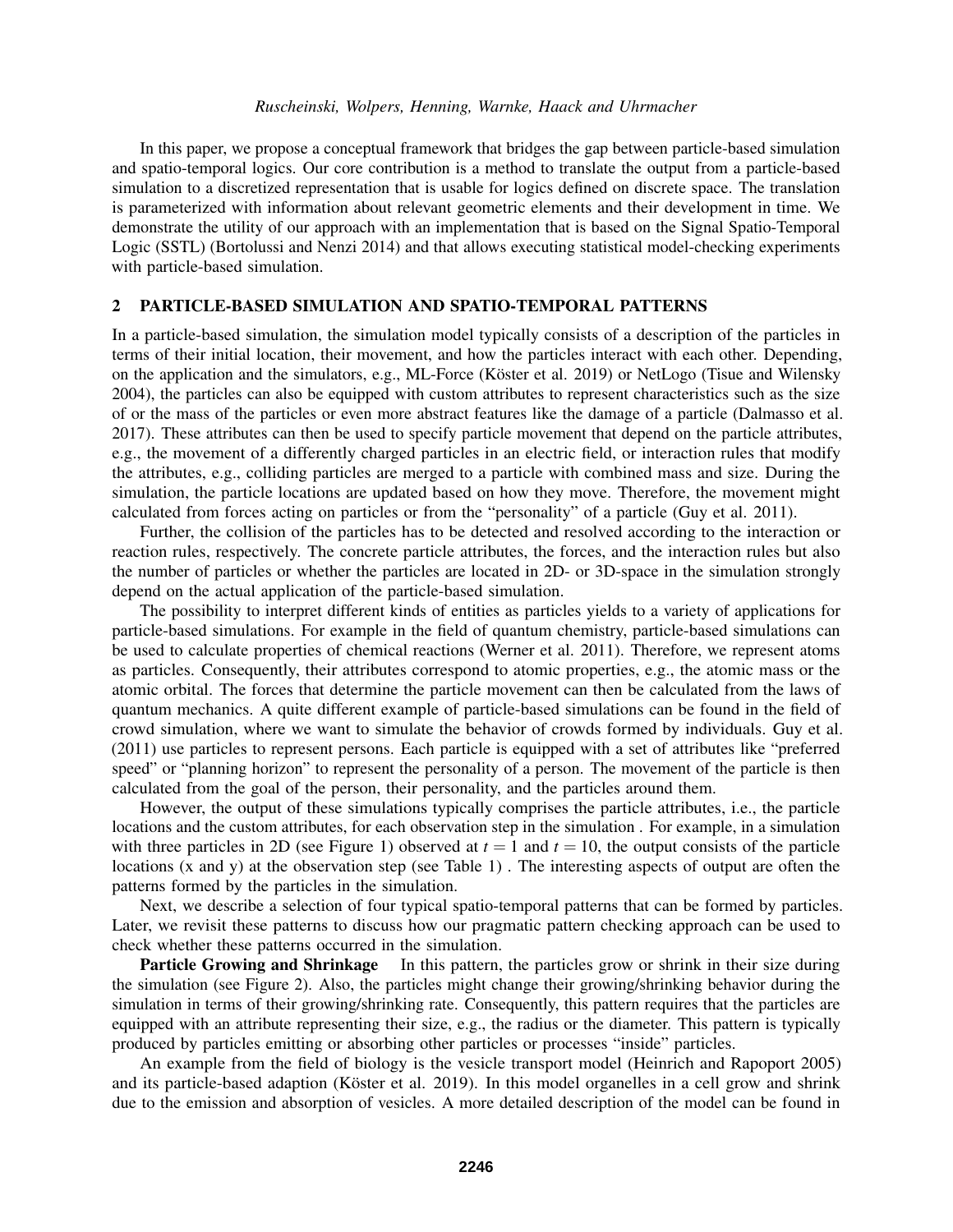<span id="page-2-0"></span>

Table 1: Output of the simulation of the three particles with their 2D locations at  $t = 1$  and  $t = 10$ 

| t  | X   | y              |
|----|-----|----------------|
| 1  | 1   | 1              |
| 1  | 2   | 2              |
| 1  | 4   | $\overline{2}$ |
| 10 | 1   | 1.5            |
| 10 | 2.5 | 2.5            |
| 10 | 4   | 3              |
|    |     |                |

<span id="page-2-1"></span>the case-study in Section [5.](#page-6-0) Another occurrence of this pattern is e.g. the growth of a cell over the time followed by an abrupt shrinking if the cell divides [\(Milde et al. 2014\)](#page-10-10).



Figure 2: Schema of the particle growing and shrinking pattern

Clustering of Particles A cluster is a group of particles (see Figure [3\)](#page-2-2). To specify what constitutes a cluster, i.e., the clustering criterion, has been identified as a difficult problem [\(Estivill-Castro 2002\)](#page-10-11). The reason for this is that "clustering is in the eye of beholder" [\(Estivill-Castro 2002\)](#page-10-11) which also yields a variety of algorithms to automatically detect clusters. For example, a cluster might be specified based on the required density of particles [\(Kriegel et al. 2011\)](#page-10-12), i.e., the number of particles in a region has to be higher than the number of particles in the neighborhood of the region. Thus, the modeler has to take the knowledge about the particle behavior and to the system simulation into account for specifying the clustering criterion. Since this pattern describes a specific arrangement of particles in space it does not require any additional attributes of the particles. However, a more fine-grained criterion can be specified by taking additional attributes into account, e.g., a cluster formed of particles of a certain size.

One case where the clustering pattern can be observed is at the formation of actin filaments in cells growing on a structured surface e.g. an implant. This was shown in a particle-based model [\(Bittig et al.](#page-11-3) [2014\)](#page-11-3) of actin filaments accumulate at certain areas of a structured surface due to the affinity of anchor proteins (integrin) to these regions. Also, the higher concentration of integrin influences the activity of proteins which shortens the actin filaments as seen in the wet-lab data. Another example of this pattern can be found in a particle-based version of the predator-prey model where the reproduction of the prey yields to the formation of a cluster followed by the accumulation by predators [\(Mohapatra and Mahapatra 2019\)](#page-10-13).

<span id="page-2-2"></span>

Figure 3: Schema of the clustering of particles pattern

**Particle Oscillation** In general, we perceive particle oscillation as a repetitive movement of particles between two or more regions during the simulation (see Figure [4\)](#page-3-0). Therefore, we can distinguish between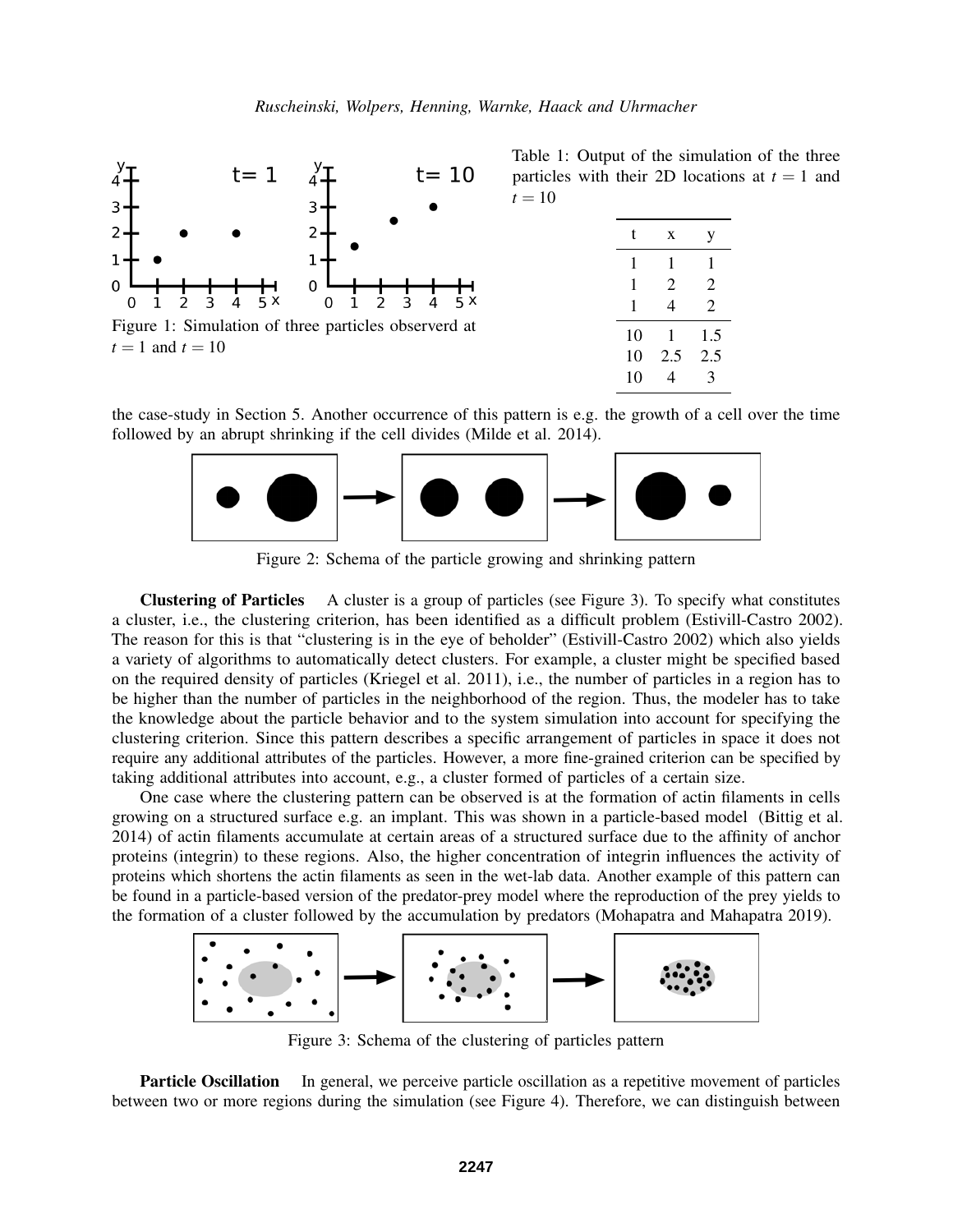undamped and damped oscillation. In the undamped oscillation, the repetitive movement occurs between fixed regions whereas in the damped oscillation the regions move closer to each other [\(Landau et al. 2013\)](#page-10-14). In the simulation, this pattern typically occurs whenever the forces in the simulation model attract and repeal the particles in time-intervals to certain regions in the simulation. Since this pattern describes a characteristic movement of the particles it does require any additional attributes of the particles.

The pattern of oscillating particles can be found in the formation of MinD protein rings on the membrane of E. coli bacteria. The PDE model by Huang et. al [\(Huang et al. 2003\)](#page-10-15) was the first one that was able to reproduce this oscillation of proteins. To take stochastic effects into account the original model was converted into a particle-based approach [\(Kerr et al. 2005\)](#page-10-16) where the oscillation can be observed, too. Interestingly, the oscillation of the proteins is not explicitly noted in the model, but instead emerges from the set of reaction rules. A different example of this pattern is the movement of magnetic particles in an alternating magnetic field. In contrast to the oscillation of MinD proteins, the pattern is explicitly noted in the model as it typically includes the magnetic field as the driving force of the oscillation [\(Zhou et al. 2019\)](#page-11-4).

<span id="page-3-0"></span>

Figure 4: Schema of the particle oscillation pattern

Particle sources and Particle sinks A source is a region in the simulation where new particles are created whereas a sink is a region where particles get destroyed (see Figure [5\)](#page-3-1). However, for the sources we require a particle attribute allowing us to distinguish between "old" and "new" particles, e.g., a timestamp at which the particle was created. Using this attribute, we can then check whether new particles are only created at source regions. For sinks we require a particle attribute allowing us to distinguish between "living" and "dead" particles, e.g., a boolean flag. Using this attribute, we can then check whether dead particles only occur in sink regions.

The example of a source/sink can be found in the same model vesicle transport model as presented at the growing/shrinking pattern and the case study (see Section [5\)](#page-6-0) were organelles emit or absorb particles. This pattern can also be found in the emission of pheromones by cells or a radioactive material which radiates  $\alpha$  or  $\beta$  particles.

<span id="page-3-1"></span>

Figure 5: Schema of the sources and sinks pattern

## 3 PRAGMATIC CONTINUOUS-SPACE PATTERN MONITORING

Spatio-temporal patterns like the ones described in the previous section can be an important ingredient for model validation. For example, a model might only be deemed valid if it reproduces specific behavior known from other models or real-world experiments [\(Leye et al. 2009\)](#page-10-17). Therefore, the modeler might visualize the output data and observe the particles to confirm whether the pattern has occurred (face validation). However, there are several reasons against manually assessing the output data. First, human assessment is necessarily subjective, which might compromise resulting statements about the model validity. In particular, reproducing the result would require repeating the (subjective) assessment exactly. Second, in complex simulation experiments, the number of runs to assess might become very large. Third, the pattern might not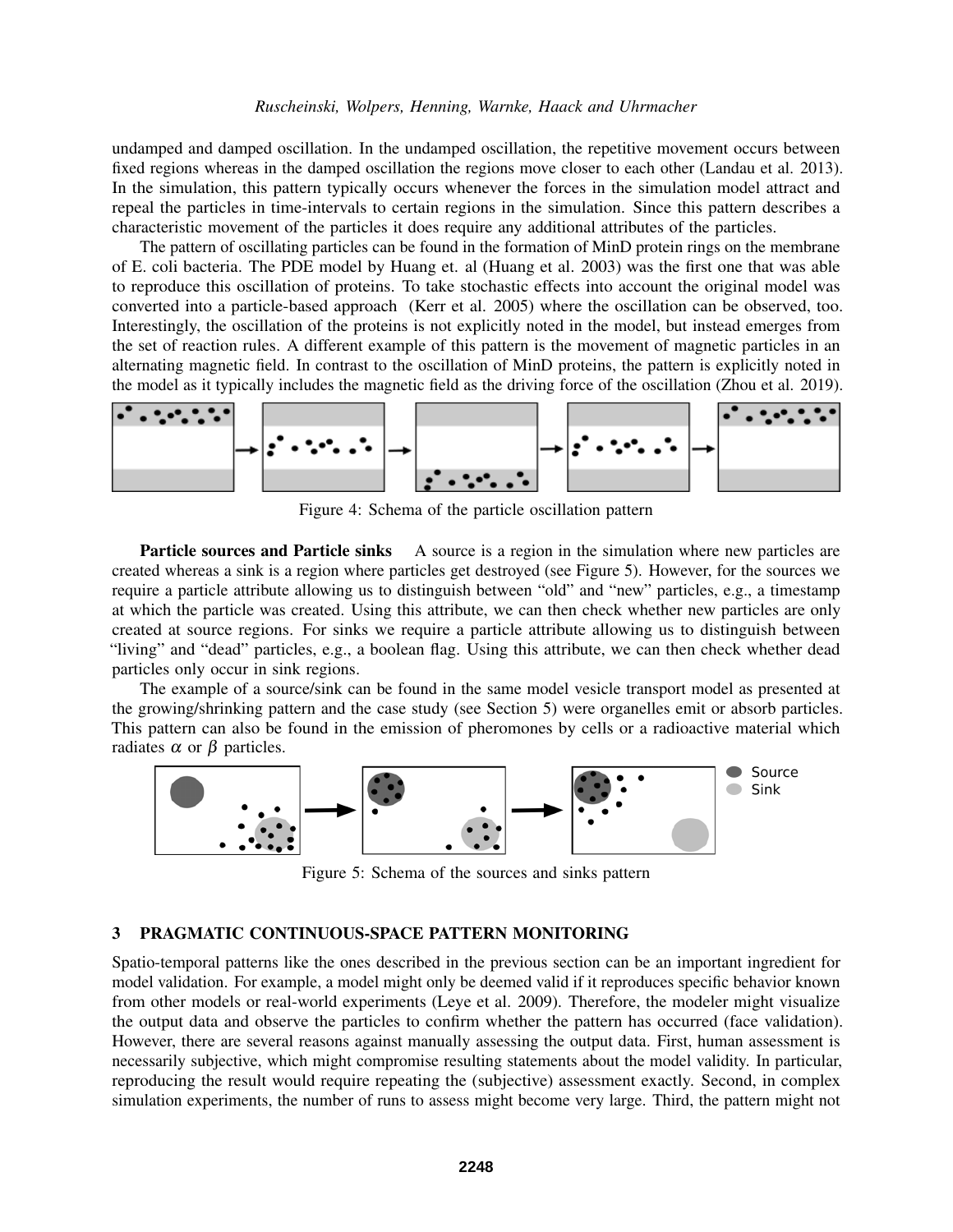be easily recognizable in the output (for example, because the pattern is formed by few of overall many particles). Thus, it is important to provide modelers with an objective and automated method to check the model output against some pattern specifications.

One example of applying such a method is statistical model-checking, also called runtime verification, assertion checking, or monitoring [\(Donze et al. 2013\)](#page-10-18). Here several simulation runs are checked against a ´ property specification to infer the probability that a random simulation run satisfies the specification via hypothesis testing.

For example, we can use *temporal logics*, such as Signal Temporal Logic (STL) or Linear Temporal Logic (LTL), to specify the property and use corresponding checking algorithms to test whether a run satisfies the property [\(Maler and Nickovic 2004\)](#page-10-5). However, temporal logics typically operate on scalar output variables, for example, to compare an output to a constant or two outputs to each other. This allows statements such as "Output *b* will be greater than output *a* during the first 100 time units", formalized in STL as  $G_{[0,100]}(a > b)$ , where G is the bounded *always* operator. To additionally allow statements about spatial properties, temporal logics have been extended to *spatio-temporal logics*.

One example of a spatial extension of a temporal logic is the Signal Spatio-Temporal Logic (SSTL), which is based on STL [\(Bortolussi and Nenzi 2014\)](#page-10-6). It operates on a weighted graph of locations, and the truth of propositions (like  $a > b$  above) depends not only on the time point of evaluation but also on the location. Accordingly, SSTL adds operators like the bounded *everywhere* operator to express spatial properties. For example, the formula  $\mathbb{E}_{[0,5]}(a > b)$  states that output *a* shall be greater than output *b* in all<br>locations that are reachable in the location graph with a path cost of at most 5 from a given starting locations that are reachable in the location graph with a path cost of at most 5 from a given starting location.

To apply spatio-temporal logics to particle-based simulation, we bridge the gap between the continuous space in which the particles move and the discrete space on which the logic formulas are defined.

Therefore, our approach allows us to automatically transform a specification of a spatio-temporal pattern and the particle information collected from the simulation into a representation specific to a selected spatio-temporal logic, based on which the pattern can then be checked. Therefore, our approach relies on a three-step process in which we transform the specification of a spatio-temporal pattern and the particle data into a normalized representation based on which features for the pattern are calculated and target representation is generated (see Figure [6\)](#page-4-0).

<span id="page-4-0"></span>

Figure 6: Overview of the three-step process of our method

In the following, we describe our approach for 2D patterns. However, we shortly discuss the required adaptions to also support 3D in the conclusion of the paper.

### 3.1 Specifying spatio-temporal patterns

In addition to a spatio-temporal formula as described in the previous section, our approach requires two more inputs. First, a description of *regions*, which are dedicated areas in 2D space that exist over time and are connected with each other. Second, a set of *transformations* that calculate *features* for each region and observation time based on the particles contained in the region. Then spatio-temporal patterns can be expressed as spatio-temporal formulas over these features.

Regions Each region is specified by its area, a reference point, a period where the region exists, and the links to other regions. In general, we allow the area to be an arbitrary shape, e.g., a circle, a rectangle, or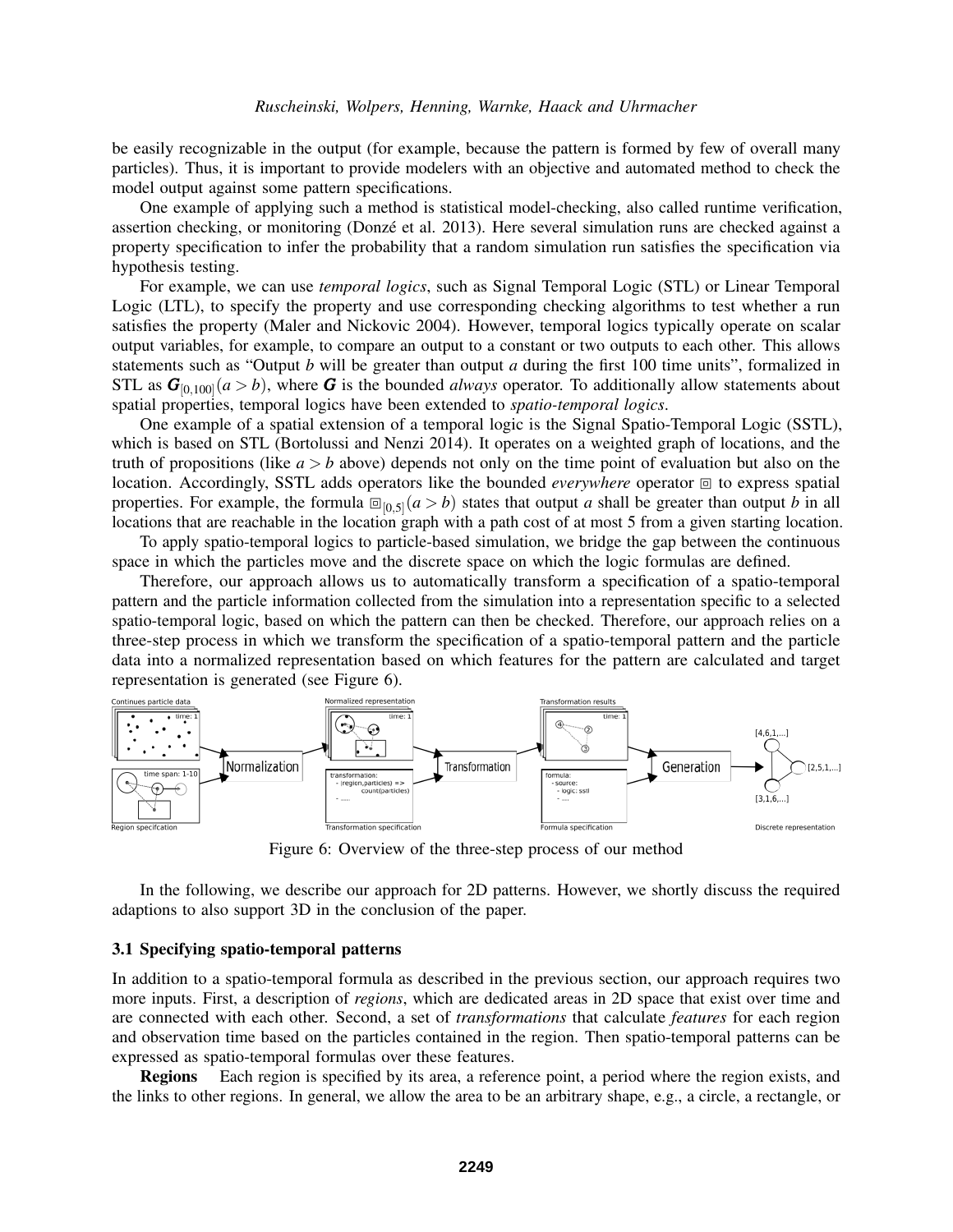polygons, as long it possible to check whether a particle lies inside the area by using the particle locations. Additionally, the shape is parameterized by a position in 2D space and its size. However, some patterns require moving regions, e.g., to describe a moving cluster or a damped oscillation. For this, we adopted a keyframe-based method to specify different positions and sizes of a shape within the period. Based on the difference between the keyframes the concrete position and size can be interpolated for each timestamp within the period. Finally, the regions need to have a reference point inside the area based on which the links to other regions are defined. A graphical overview of a region specification is shown in Figure [7.](#page-5-0)

Later, we will use the regions to represent the locations in a discrete representation for the spatio-temporal logics. The links and the distances between the regions are then be used to link the locations.

<span id="page-5-0"></span>

Figure 7: Graphical overview of a region specification

Transformations The transformations are functions that calculate the features based on the region and their particles inside. This information can then be used to calculate features like, e.g., the density of the particles or the number of particles. Also, the confined particles can be filtered to calculate features for patterns that are formed by a certain class of particles, e.g., all particles with a size larger than a given threshold. Finally, we also allow to calculate "abstract" features, i.e., features that are calculated independently from the region or the particles given as arguments. For example, we can use this mechanism to calculate the difference between the number of particles of two explicitly given regions.

### 3.2 Normalization, Transformation and Generation

Given the specification as described in the previous section and the particle data, we generate a discrete representation in three steps. In the first step, we create a normalized representation, i.e., a mapping, which allows getting the confined particles for each region for each observation time. In the second step, we calculate the features by applying the transformations to all regions in the normalized representation. In the third step, we then generate the discrete representation for the spatio-temporal logic by using the features.

For the normalization step, we first have to collect the existing regions at each observation time from the particle data and then calculate the particles inside these regions. Therefore, we iterate for each observation step in the particle data over the specified regions and check whether the observation step lies within the period of the region. Whenever a region is specified by keyframes, we also interpolate the concrete position and size at each observation step. Thereafter, we calculate the particles inside the collected regions.

In the transformation step, we apply the transformation to regions collected from the previous step. By applying the transformations, the normalized representation becomes a mapping allowing to get the features for each region at each observation time.

Based on this mapping we can then generate a discrete representation for the spatio-temporal logic the generation step of our approach. The discrete representation might differ between different spatio-temporal logics due to different underlying semantics.

For example, in SSTL space is represented as a weighted graph whereas the output at the location and time are represented as a spatio-temporal trace [\(Bortolussi and Nenzi 2014\)](#page-10-6). Thus, in our approach, the specified regions become the nodes and the links between the regions become the edges in the weighted graph. These edges are then weighted by the distance between the regions, i.e., the distance between their reference points. Then transformation results calculated on a region become the spatio-temporal trace of the corresponding location.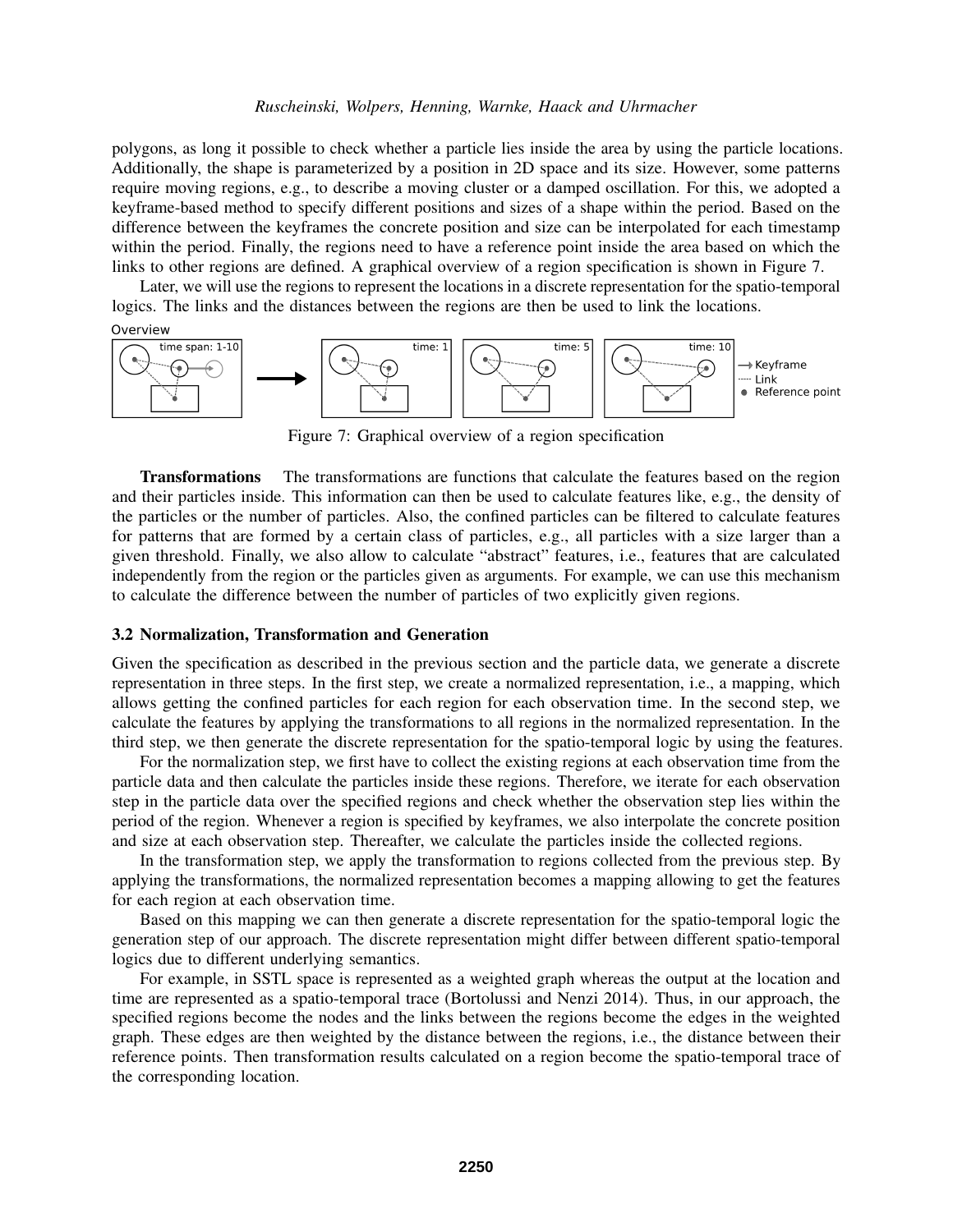### 4 IMPLEMENTATION DETAILS

We implemented a prototype of our approach using the Java programming language (the software is available under [https://git.informatik.uni-rostock.de/mosi/GREASE/smock\)](https://git.informatik.uni-rostock.de/mosi/GREASE/smock). Therefore, we followed the pipeline architecture pattern [\(Vermeulen et al. 1995\)](#page-11-5). According to the pattern, we structured the prototype into individual processing elements while interfaces make the inputs and outputs of the elements explicit. This clear separation of concerns between the processing elements also allows integrating new processing elements into the pipeline without changing other elements. We used the elements to represent the steps of our approach and also included dedicated elements for parsing the particle data and the pattern specification and checking the spatio-temporal formula.

The particle data is parsed into a lookup table, allowing to access the particles and their attributes. Therefore, the table records are storing the observation times of the particles, their locations, and the custom attributes. In our current implementation, we provide CSV parser for the particle data.

The pattern parser uses the pattern specification to create internal representations of the regions, transformations, and spatio-temporal formulas. The implementation currently only supports rectangles, quads, and circles as shapes. However, we also allow specifying a shape subtracting shapes from each other. We adopted YAML (Ben-Kiki, Oren and Evans, Clark and döt Net, Ingy 2001) as the specification language for the spatio-temporal patterns (see Listing [1\)](#page-7-0). By default the reference point is at the center of a region and the regions are fully connected. However, the modeler can override the reference point and links in the specification.

To interpolate the keyframes in the normalization, we calculate a transformation matrix from the different sizes and positions of the regions at its keyframes. This matrix is then applied to the region by using linear interpolation for observation steps between two keyframes.

In our current implementation, we provide a generator and model checker for SSTL.

## <span id="page-6-0"></span>5 EVALUATION

In the following, we demonstrate our method using the prototype to check the sources and sinks and the particle growing and shrinking patterns in a vesicular transport model. By this, we also show how our method can be integrated into a statistical model-checking algorithm to make a statistically reliable statement about the particle behavior.

#### 5.1 Case Study: A Vesicular Transport Model

The vesicle transport model [\(Heinrich and Rapoport 2005\)](#page-10-9) describes how organelles in a cell can communicate by vesicles without losing their characteristic protein composition. The original ODE model consists of 2 compartments (representing the organelles) that emit vesicles with different coatings at a rate proportional to the compartment size. These coatings affect the movement of the vesicles and their ability to fuse with the compartments. Due to the differences in the behavior of the vesicles, the compartments can communicate and still maintaining their protein composition.

To get a deeper understanding of the properties of the vesicle transport, we translated the deterministic ODE model into a stochastic particle-based model in ML-Force (Köster et al. 2019). In the simulation, the particles are equipped with attributes representing their location in 2D, velocity, mass, radius, and the force acting on the particle. The radius of the particles varies over time for the compartments whereas the radius of the vesicles is always 25 nm. To simulate the directed movement of the vesicles between the compartments, an external force is added to the vesicles that determine their movement in addition to the random movement by diffusion. The emission of vesicles from the compartments and the fusion of the vesicles into the compartments in the case of a collision is defined in a set of reaction rules. In Figure [8,](#page-7-1) we show a schema of the compartments and vesicles at the beginning and in a later state of the simulation.

Due to the behavior of the compartments and the vesicles, the model should show two patterns. First, the compartments should grow and shrink if vesicles are incorporated or emitted, and thus the initial radius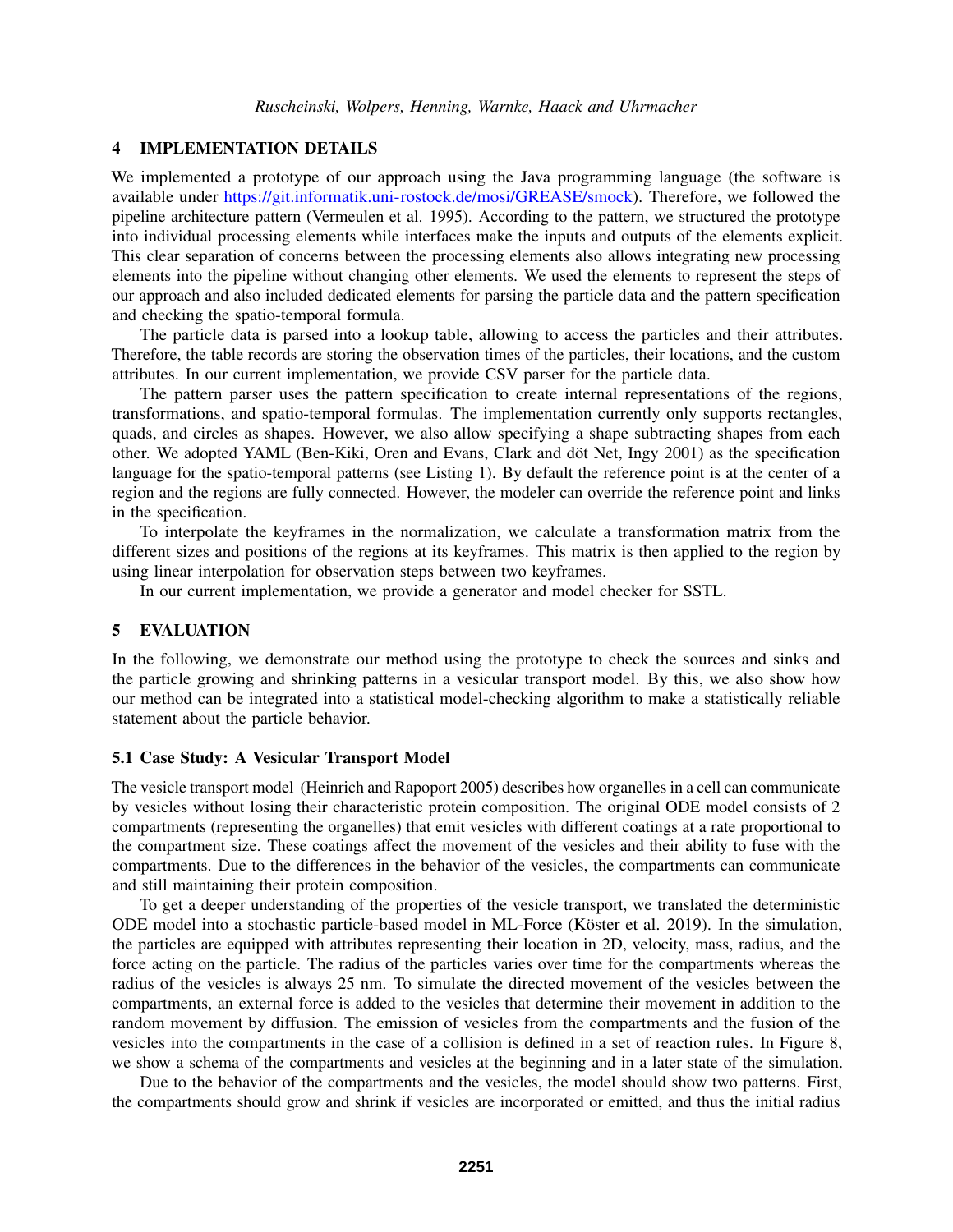*Ruscheinski, Wolpers, Henning, Warnke, Haack and Uhrmacher*



<span id="page-7-1"></span>Figure 8: Overview of the vesicular transport model. The compartments are shown as black circles whereas the vesicles are shown as small gray circles. The lines to the vesicles are indicating movement of the particles.

difference between them should decrease over time. Second, the compartments should act as sources and sinks for the vesicles. In the simulation, we simulated 274500 steps corresponding to simulation time of  $\approx 0.02$  s and observed the locations and the size of particles every 500 steps.

**Pattern specification** The declarative specification of the pattern is shown in Listing [1.](#page-7-0)

|  | Listing 1: Declarative specification of the patterns |  |
|--|------------------------------------------------------|--|
|  |                                                      |  |

```
r e g i o n s :
    name: compartment 1
     period: [0,20000000]<br>shape: Circle
     k ey frames:<br>− begin: 0
         properties :
             center: [1349.5,2249.5]<br>radius: 400
       − b e gi n : 20000000
          properties :
             center: [1349.5,2249.5]<br>radius: 500
  − name : c om pa rtme nt 2
    period: [0, 20000000]shape: Circle
    key frames:
        .<br>- begin: 0
          properties :
             center: [3849.5,2249.5]<br>radius: 600
       − b e gi n : 20000000
          properties:
            center: [3849.5,2249.5]
            radius: 500
  − name : r e s t
. . .
t r a n s f o r m a t i o n s :
  − name : n e w P a r t i c l e s
    formula: (region, particles) -> particles.stream ().filter (record->record.getAttribute ("new").equals ("true")).count ()
  − name: lastParticles<br>formula: (region,
                              particles) -> particles . stream (). filter (record->record.getAttribute ("last"). equals ("true")). count ()
  - name: compartmentDifference
. . .
f o r m u l a s :
  − name: growing-and-shrinking<br>logic: sstl
    targets: [compartment1]
     specification: (compartmentDifference < 250) U[0,20000000](<br>(compartmentDifference < 170) U[0,20000000](
          \sigma ( compartment Difference \langle 100 \rangle U[0,20000000] ( compartment Difference \langle 10 \rangle ))
  − name: source<br>logic: sstl
    targets: [compartment1, compartment2]
    s p e cification : G[0,20000000] ((new Particles > 0) \rightarrow ([[]][0,1300] (new Particles == 0)))
  − name : s i n k
     . . .
```
In the pattern specification, we used three different regions. Two of those are enclosing the compartments, while the other represents the whole area in the simulation without the compartments. The compartment regions are represented as circles fixed at the location of the compartments from the simulation. To specify the radius of the compartment regions, we also have to take the granularity of the particle data into account. For example, a new particle might be created between two observation steps thus appears to be created outside of the components. Thus, we increased our radius for the compartments' regions and added 100 nm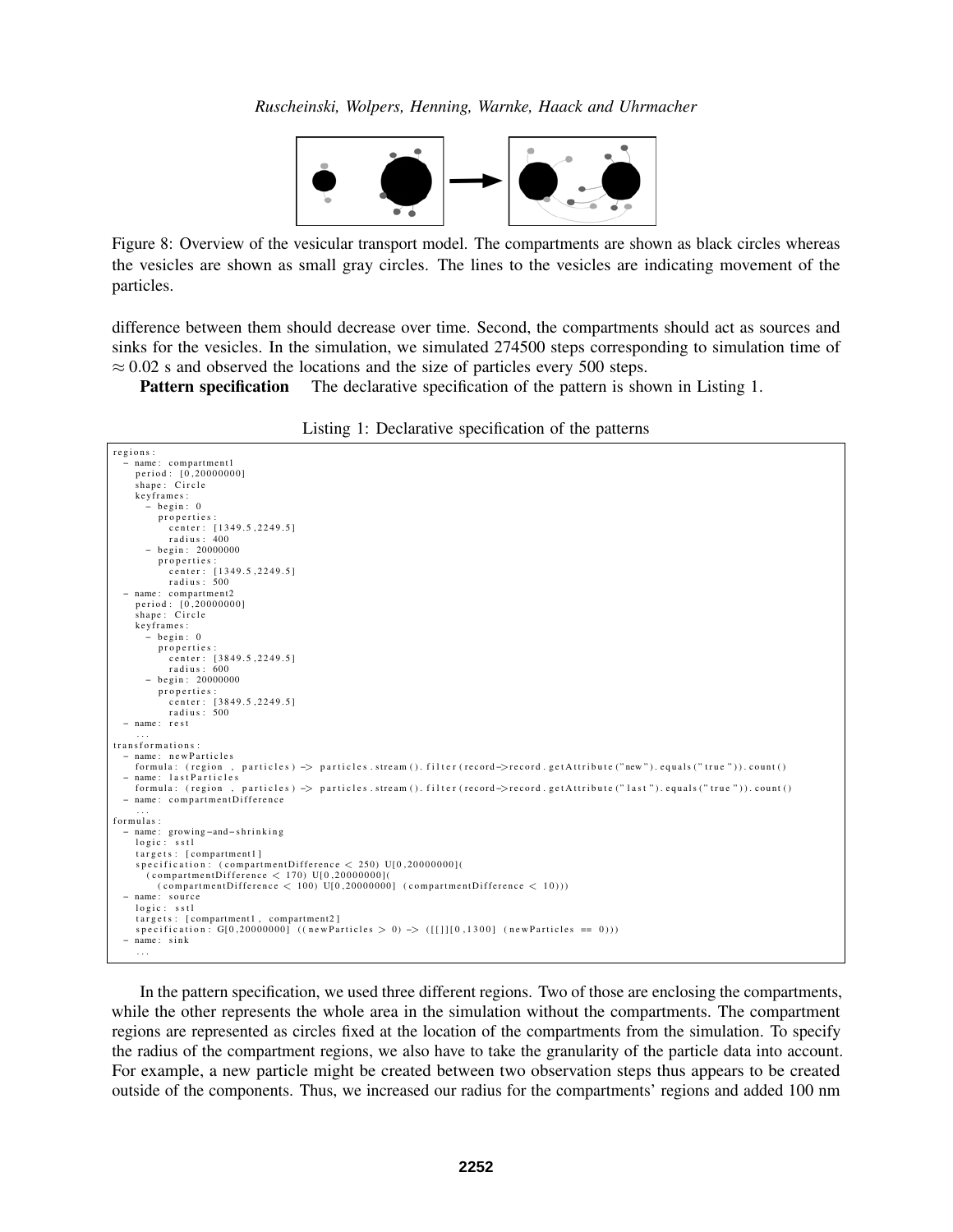from the original radius from the simulation model. Further, we use keyframes to specify the different sizes of the compartments regions at the beginning and the end of the simulation.

To calculate the features for the patterns, we use transformations to count the number of new particles, count the particles removed from the simulation between two observation steps, and calculate the radius difference between the two compartments. For this, we calculated the radius difference as a "abstract" feature just directly referring to the compartments in the corresponding regions. Thus, we filtered for particles with a radius > 25 nm to remove the vesicles and calculated the radius difference of the remaining compartment particles.

We specified three spatio-temporal formulas to check the sources, the sinks, and the growing and shrinking pattern individually. To check sources, we specified a formula which states "whenever the number of new particles is greater than 0, the number of particles in the surrounding regions reachable with a path cost of at most 1300 should be 0" and checked the formula for the two compartment regions. By setting maximal path cost to 1300 only the region without the compartments is reachable from the compartment regions. Similarly, the sinks are specified. For the growing and shrinking behavior, we specified a formula that states that the compartment difference should decrease over time and evaluated the formula on a single compartment region.

Checking the patterns with statistical model checking Due to the underlying stochastics of the simulation model, we integrated the prototype of our pattern checking method into a statistical model checking algorithm implemented in Python (a software artifact running the case study available under [https://doi.org/10.5281/zenodo.3904203\)](https://doi.org/10.5281/zenodo.3904203). Therefore, we followed the method described in [Ciancia et al.](#page-10-20) [\(2016\).](#page-10-20) The outline of the statistical model checking with the included pattern checking method is shown in pseudo-code in Algorithm [1.](#page-8-0)

| Algorithm 1: Outline of the statistical model-checking algorithm in pseudocode |  |  |  |  |  |  |  |  |
|--------------------------------------------------------------------------------|--|--|--|--|--|--|--|--|
|--------------------------------------------------------------------------------|--|--|--|--|--|--|--|--|

<span id="page-8-0"></span>

| <b>Data:</b> A simulation and a pattern specification   |
|---------------------------------------------------------|
| <b>Result:</b> Has the pattern occured?                 |
| evidence $=$ $\Box$ :                                   |
| while additional-evidence-required(evidence) do         |
| $data = run-simulation();$                              |
| $pattern-results = check-patters(data, specification);$ |
| evidence.add(pattern-results);                          |
| <b>return</b> analyse-evidence(evidence)                |

The statistical model checking algorithm executes simulation runs until enough evidence is collected from the pattern evaluation to make a statistically reliable statement about the patterns by using the Sequential Probability Ratio Test [\(Agha and Palmskog 2018\)](#page-10-3). We ran the simulations using the ML-Force simulator with the simulation model and collect the particle data for each run. Thereafter, we processed the data into a single CSV file containing the observation times, particle locations, the size of the particle, and calculated additional attributes for new particles created and the particles removed between two observations. The patterns are then checked using the pattern specification and the CSV file. The checking results were then added to the evidence. This process was repeated until enough evidence was collected. Finally, the overall result was calculated from the overall evidence.

We ran the Python script on an Intel Core i7-7700K CPU @ 4.20GHz with 8 cores and collected the evidence from 7 simulation runs in parallel. The algorithm executed and analyzed 28 simulation runs to collect enough evidence that the patterns are formed in the simulation. In total our algorithm took  $\approx$  3000 s and generated  $\approx$  550 MB of simulation data. Of the total run time 80% were spent on the simulation whereas 20% were spent on the data processing and the pattern checking.

### 5.2 Specifying the other patterns

Next, we will give a short intuition about how the clustering and the oscillation pattern can be checked.

**Clustering** To check the clustering pattern, the modeler has to specify two regions. One region  $r_1$ corresponds to the area where cluster forms while the other region  $r_2$  represents the area surrounding  $r_1$ . In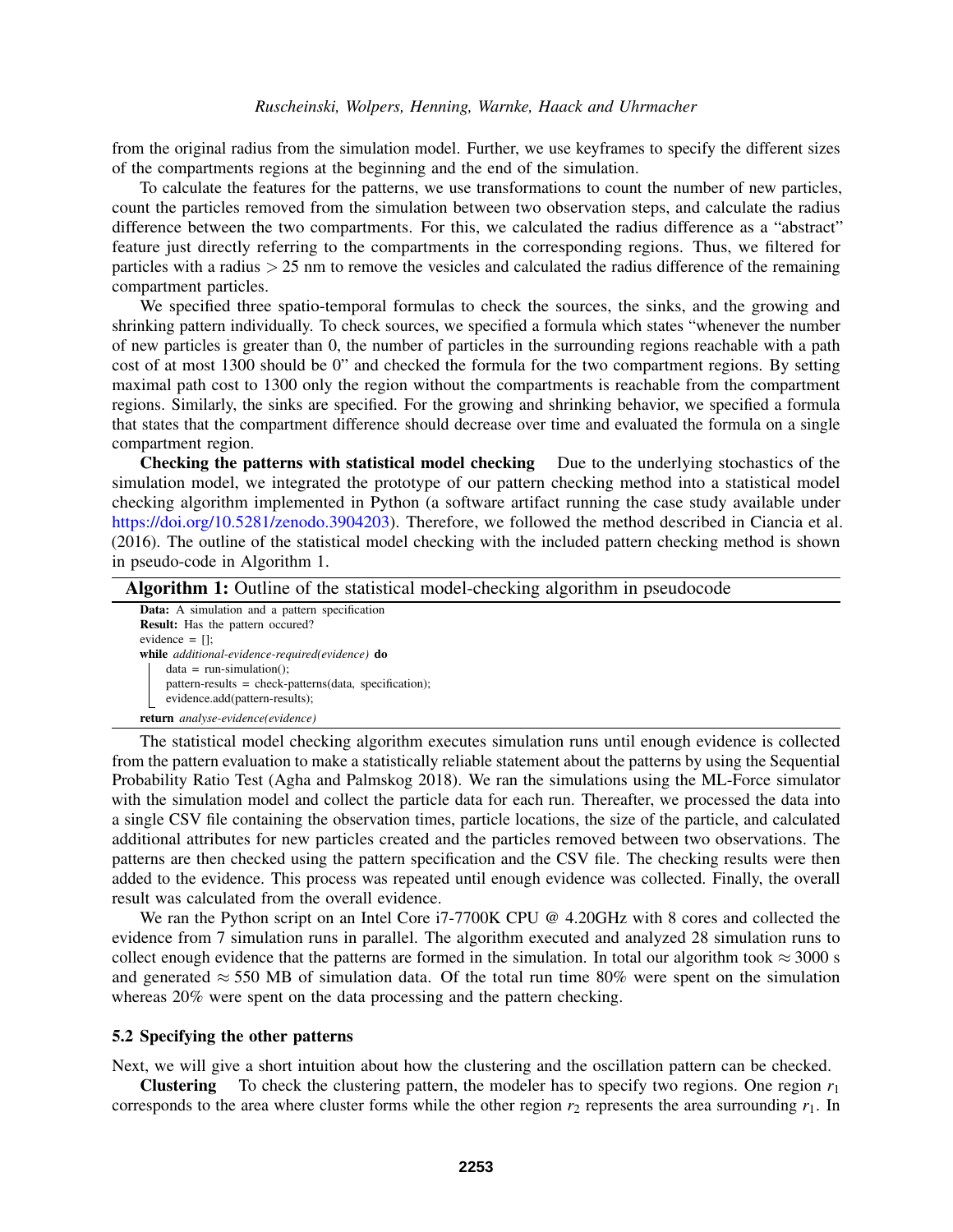this setting, a spatio-temporal formula then states a property about features that are calculated according to the clustering criterion. For example for a density-based clustering criterion, the transformation can calculate the density of the particles by dividing the number of particles within the regions by the area of the regions. The spatio-temporal formula than states a property like "the particle density in  $r_1$  needs to be higher than the particle density in  $r_2$ ".

Oscillation The oscillation of particles can be described by specifying the regions between which the particles oscillate and using a transformation to count the particles within the regions. The spatio-temporal formula must then express that the count of the particles oscillates between the regions. As discussed by [Andreychenko et al. \(2014\),](#page-10-21) however, linear time temporal logics like the ones used in statistical model-checking can not express permanently repeating oscillation. One way to address this is to generate formulas that express a given number of oscillation cycles. See [Fages and Rizk \(2007\)](#page-10-4) for an example.

## 6 RELATED WORK

Approaches for describing and finding spatiotemporal patterns with logics have been developed in several domains, e.g., for movement of mobile agents [\(Jing-De Cheng 2008\)](#page-10-22) and mobile processes in graphs [\(Nicola](#page-10-23) [et al. 2007\)](#page-10-23). In addition to formulations based on logics, spatiotemporal patterns have been expressed with database queries (Sakr and Güting 2014; [Warnke and Uhrmacher 2016\)](#page-11-7). However, also the particle movement can be analyzed and used to make a statement about the particle behavior [\(Laube et al. 2005\)](#page-10-24). In contrast to our work, these approaches focus on the interaction of individual objects rather than patterns formed by objects in the simulation.

[Nenzi et al. \(2015\)](#page-10-25) state that in many cases the continuous space can abstracted by grids or meshes to create a discrete space in which spatio-temporal model checking can be applied. In our approach this abstraction is made explicit by the regions in continuous space based on which a discrete representation is created. Moreover, we provide extra flexibility for specifying the regions by allowing arbitrary shapes and provide keyframes to move and scale the regions over time.

### 7 CONCLUSION

In this paper, we described a method to check whether 2D spatio-temporal patterns are formed in particle-based simulation. For this, our method bridges the gap between particles moving and forming patterns in continuous space and spatio-temporal logics allowing to formally check spatio-temporal patterns in discrete space. Therefore, the particle data and a declarative specification of the spatio-temporal pattern is converted into a discrete representation by the normalization, transformation, and generation steps of our method. In the specifications, the regions of interest, the features based on which the pattern can be detected, and the spatio-temporal formula checking whether the pattern has occurred are made explicit. By this, the specification can be reused for other particle-based models and also enables to reproduce the checking results. In the case study, we integrated our approach into a statistical model checking framework to make a statistically reliable statement about the patterns for the validation of the simulation model. However, our method can also be used to find regions where the patterns occur, e.g., we can search for clusters in the simulation by evaluating a corresponding spatio-temporal formula in different regions.

To extend our approach to 3D patterns, we have to include the specification 3D shapes, such as spheres, cubes, and cuboids, as regions. Consequently, this also requires to adopt a suitable method to check whether particles lies inside the volume. Further, this work can be combined with methods using pattern recognition [\(Townsend and Gong 2018\)](#page-11-8) to automatically find regions in the simulation which then can be checked using our method.

## ACKNOWLEDGMENTS

This work was funded by the research grants DFG UH 66/18 'GrEASE' and DFG CRC 1270 'Elaine'.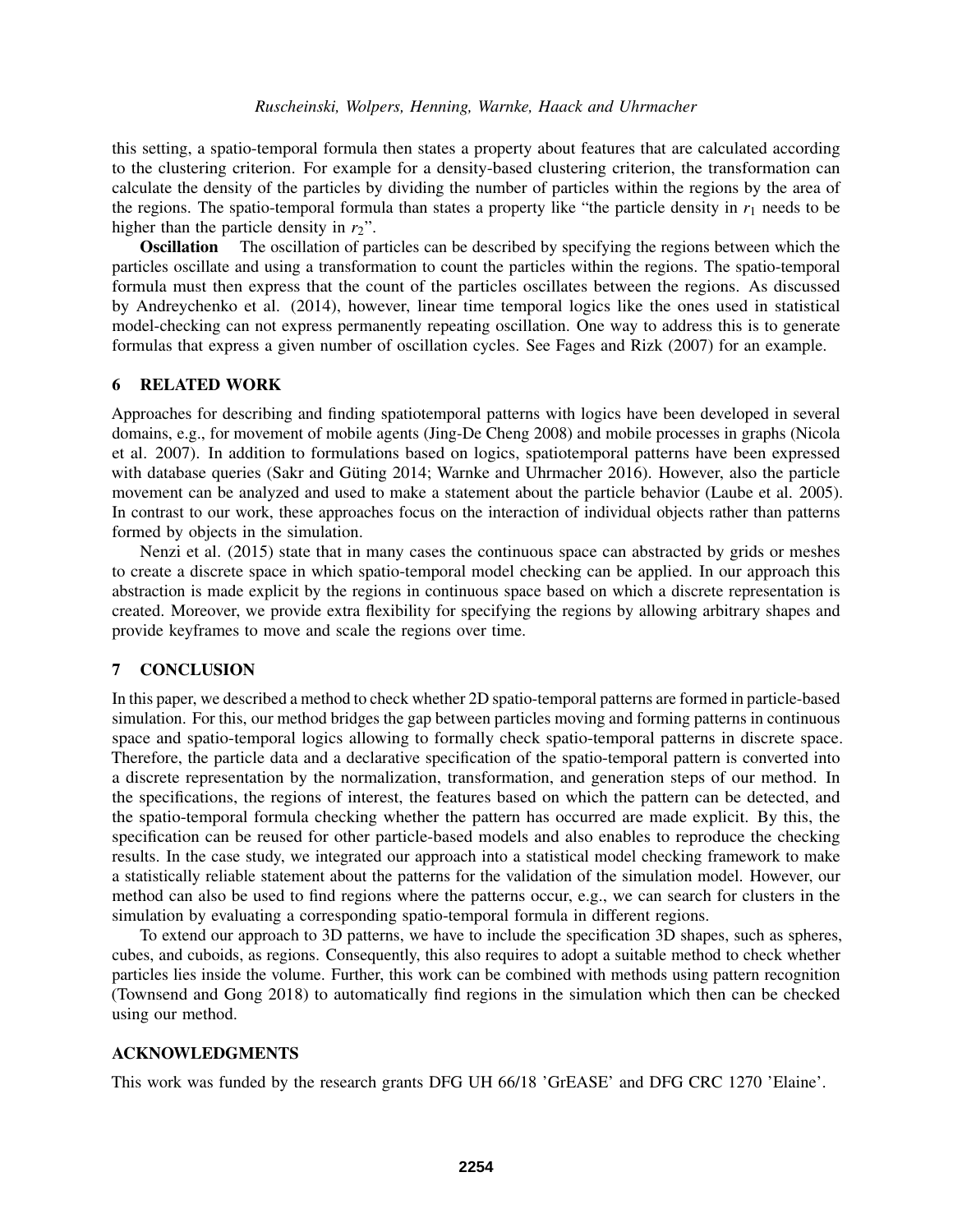### **REFERENCES**

- <span id="page-10-3"></span>Agha, G., and K. Palmskog. 2018. "A Survey of Statistical Model Checking". *ACM Transactions on Modeling and Computer Simulation* 28(1):6:1–6:39.
- <span id="page-10-0"></span>Andrews, S. S. 2009. "Accurate Particle-based Simulation of Adsorption, Desorption and Partial Transmission". *Physical Biology* 6(4):046015.
- <span id="page-10-21"></span>Andreychenko, A., T. Krüger, and D. Spieler. 2014. "Analyzing Oscillatory Behavior with Formal Methods". In Stochastic *Model Checking. Rigorous Dependability Analysis Using Model Checking Techniques for Stochastic Systems*, 1–25. Springer Berlin Heidelberg.
- <span id="page-10-19"></span>Ben-Kiki, Oren and Evans, Clark and döt Net, Ingy 2001. "YAML Ain't Markup Language (YAML™) Version 1.2".
- <span id="page-10-6"></span>Bortolussi, L., and L. Nenzi. 2014. "Specifying and Monitoring Properties of Stochastic Spatio-Temporal Systems in Signal Temporal Logic". In *Proceedings of the 8th International Conference on Performance Evaluation Methodologies and Tools*, VALUETOOLS '14, 66–73. Brussels, BEL: Institute for Computer Sciences, Social-Informatics and Telecommunications Engineering.
- <span id="page-10-20"></span>Ciancia, V., D. Latella, M. Massink, R. Paškauskas, and A. Vandin. 2016. "A Tool-Chain for Statistical Spatio-Temporal Model Checking of Bike Sharing Systems". In *Leveraging Applications of Formal Methods, Verification and Validation: Foundational Techniques*, 657–673. Springer International Publishing.
- <span id="page-10-8"></span>Dalmasso, G., P. A. M. Zapata, N. R. Brady, and A. Hamacher-Brady. 2017. "Agent-Based Modeling of Mitochondria Links Sub-Cellular Dynamics to Cellular Homeostasis and Heterogeneity". *PLOS ONE* 12(1):e0168198.
- <span id="page-10-18"></span>Donzé, A., T. Ferrère, and O. Maler. 2013. "Efficient Robust Monitoring for STL". In *Computer Aided Verification*, edited by N. Sharygina and H. Veith, 264–279. Berlin, Heidelberg: Springer Berlin Heidelberg.
- <span id="page-10-11"></span>Estivill-Castro, V. 2002. "Why so Many Clustering Algorithms". *ACM SIGKDD Explorations Newsletter* 4(1):65–75.
- <span id="page-10-4"></span>Fages, F., and A. Rizk. 2007. "On the Analysis of Numerical Data Time Series in Temporal Logic". In *Computational Methods in Systems Biology*, edited by M. Calder and S. Gilmore, 48–63. Berlin, Heidelberg: Springer Berlin Heidelberg.
- <span id="page-10-2"></span>Guy, S. J., S. Kim, M. C. Lin, and D. Manocha. 2011. "Simulating Heterogeneous Crowd Behaviors Using Personality Trait Theory". In *Proceedings of the 2011 ACM SIGGRAPH/Eurographics Symposium on Computer Animation - SCA '11*: ACM Press.
- <span id="page-10-9"></span>Heinrich, R., and T. A. Rapoport. 2005. "Generation of Nonidentical Compartments in Vesicular Transport Systems". *Journal of Cell Biology* 168(2):271–280.
- <span id="page-10-15"></span>Huang, K. C., Y. Meir, and N. S. Wingreen. 2003. "Dynamic Structures in Escherichia Coli: Spontaneous Formation of MinE Rings and MinD Polar Zones". *Proceedings of the National Academy of Sciences* 100(22):12724–12728.
- <span id="page-10-22"></span>Jing-De Cheng 2008. "Qualitative Spatio-temporal Reasoning About Movement of Mobile Agents/Objects". In *2008 International Conference on Machine Learning and Cybernetics*, Volume 6, 3341–3346.
- <span id="page-10-16"></span>Kerr, R. A., H. Levine, T. J. Sejnowski, and W.-J. Rappel. 2005. "Division Accuracy in a Stochastic Model of Min Oscillations in Escherichia Coli". *Proceedings of the National Academy of Sciences* 103(2):347–352.
- <span id="page-10-7"></span>Köster, T., P. Henning, and A. M. Uhrmacher. 2019. "Potential Based, Spatial Simulation of Dynamically Nested Particles". *BMC Bioinformatics* 20(607).
- <span id="page-10-12"></span>Kriegel, H.-P., P. Kröger, J. Sander, and A. Zimek. 2011. "Density-based Clustering". *WIREs Data Mining and Knowledge Discovery* 1(3):231–240.
- <span id="page-10-14"></span>Landau, L. D., A. I. Akhiezer, and E. M. Lifshitz. 2013. *General Physics: Mechanics and Molecular Physics*. Elsevier.
- <span id="page-10-24"></span>Laube, P., S. Imfeld, and R. Weibel. 2005. "Discovering Relative Motion Patterns in Groups of Moving Point Objects". *International Journal of Geographical Information Science* 19(6):639–668.
- <span id="page-10-17"></span>Leye, S., J. Himmelspach, and A. M. Uhrmacher. 2009. "A Discussion on Experimental Model Validation". In *11th International Conference on Computer Modelling and Simulation*: Institute of Electrical and Electronics Engineers IEEE.
- <span id="page-10-5"></span>Maler, O., and D. Nickovic. 2004. "Monitoring Temporal Properties of Continuous Signals". In *Formal Techniques, Modelling and Analysis of Timed and Fault-Tolerant Systems*, edited by Y. Lakhnech and S. Yovine, 152–166. Berlin, Heidelberg: Springer Berlin Heidelberg.
- <span id="page-10-10"></span>Milde, F., G. Tauriello, H. Haberkern, and P. Koumoutsakos. 2014. "SEM++: A Particle Model of Cellular Growth, Signaling and Migration". *Computational Particle Mechanics* 1(2):211–227.
- <span id="page-10-13"></span>Mohapatra, S., and P. S. Mahapatra. 2019. "Confined System Analysis of a Predator-Prey Minimalistic Model". *Scientific Reports* 9(1).
- <span id="page-10-25"></span>Nenzi, L., L. Bortolussi, V. Ciancia, M. Loreti, and M. Massink. 2015. "Qualitative and Quantitative Monitoring of Spatio-Temporal Properties". In *Runtime Verification*, 21–37: Springer International Publishing.
- <span id="page-10-23"></span>Nicola, R. D., J.-P. Katoen, D. Latella, M. Loreti, and M. Massink. 2007. "Model Checking Mobile Stochastic Logic". *Theoretical Computer Science* 382(1):42–70.
- <span id="page-10-1"></span>Bitting, A. T., and A. M. Uhrmacher. 2017. "ML-Space: Hybrid Spatial Gillespie and Particle Simulation of Multi-Level Rule-Based Models in Cell Biology". *IEEE/ACM Transactions on Computational Biology and Bioinformatics* 14(6):1339–1349.